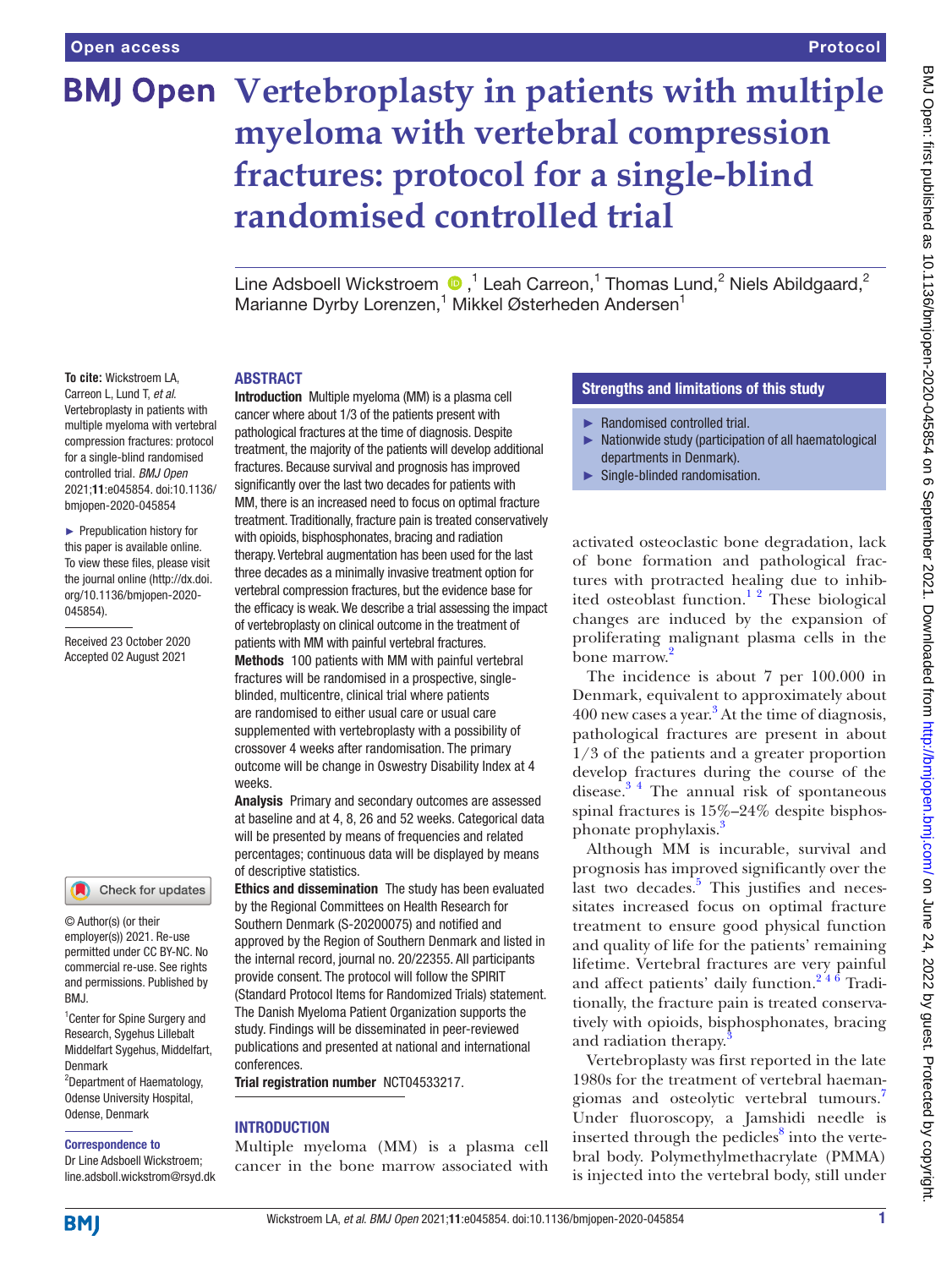imaging guidance, to minimise extravasation into the spinal canal. Vertebral augmentation, including percutaneous vertebroplasty (PVP) and kyphoplasty (KP), has been used as a minimally invasive treatment option for vertebral compression fractures (VCFs).<sup>4910</sup>

The procedure is considered to be well suited for treatment of patients with malignant spine disease as it can be done under local anaesthesia, provides rapid pain relief $11^{11}$  and prevents prolonged immobilisation. PVP and KP provide stability within the fractured vertebral body by preventing microscopic movement and macroscopic collapse. It has also been suggested that PMMA bone cement induces exothermic reactions that are toxic to nerve endings and therefore provide pain relief. $^{13}$  $^{13}$  $^{13}$ 

Two randomised trials and a later review was published in  $2009^{14}$ <sup>15</sup> and  $2018$ <sup>16</sup> respectively, regarding vertebral augmentation. The two trials were done in different patient populations, namely patients with benign osteoporosis. The disappointing outcome of these two trials has unfortunately led to uncertainties regarding the effect in other indications, such as metastatic disease.

In 2019, a systematic review on vertebral augmentation of cancer-related painful vertebral lesions was published.<sup>[12](#page-4-11)</sup> This review included randomised studies and other publications involving vertebral augmentation techniques. In all, 87 studies were included in the study and metaanalysis was performed. The review demonstrated clinically relevant improvement in pain and health-related quality of life (HRQL).

A recent Danish national clinical guideline<sup>17</sup> <sup>18</sup> on painful VCFs, caused by cancer including MM, recommends PVP as pain management. The evidence is mainly based on two randomised studies: the Cancer Patient Fracture Evaluation (CAFE) study by Berenson *et al*<sup>19</sup> including 49 patients suffering from MM randomised between KP and conservative treatment and the study by Audat *et*  $a\ell^{20}$  $a\ell^{20}$  $a\ell^{20}$ randomising 27 patients to either conventional therapy or conventional therapy adding vertebroplasty or KP. The recommendations in the Danish guideline are weak due to risk of bias, including lack of blinding in randomised studies. In addition, the CAFE study was further downgraded for indirectness as the study contains a population consisting predominantly of patients with primary cancer other than MM.

#### Rationale for this study

Evidence-based guidelines for supplementing chemotherapy with vertebral augmentation when treating patients with MM with pathological fractures are lacking. The overall evidence from the two randomised controlled trials comparing supplementary vertebral augmentation to usual care is of low quality<sup>1718</sup> and requires more robust investigations regarding the role of vertebroplasty in the treatment algorithm of MM with spinal involvement.

For that reason, we decided to perform a single-blinded, randomised, controlled trial comparing usual care versus usual care supplemented with vertebroplasty in treating patients with MM with pathological fractures.

## METHODS AND ANALYSIS

#### Purpose

To examine the efficacy of PVP in patients with MM with VCF, based on improvement in patient-reported outcome.

#### Patient and public involvement

The initial idea behind this project was created by a patient appointed by the Danish Cancer Society to participate in the working group behind the National Clinical Guideline on PVP for the palliative treatment of malignant VCFs caused by MM.<sup>17 18</sup> She urged the group members to set up a study to provide high-quality evidence needed to recommend the treatment.

The study design has been developed in collaboration with the Danish Myeloma Patients' Association 'Dansk Myelomatose Forening'.

### Study design

The study design is a randomised, prospective, singleblinded, multicentre, clinical trial where patients are randomised to either usual care or usual care supplemented with vertebroplasty with a possibility of crossover 4 weeks after randomisation. It is designed in accordance with the SPIRIT (Standard Protocol Items: Recommenda-tions for Interventional Trials) guidelines.<sup>[21](#page-4-15)</sup>

## Trial sites

The trial is a multicentre trial with the participation of all Danish haematological departments. The departments are as follows:

- ► Department of Haematology, Aalborg University Hospital.
- ► Department of Haematology, Aarhus University Hospital.
- ► Department of Haematology, Holstebro Regional Hospital.
- ► Department of Haematology, University Hospital of Southern Denmark, Esbjerg.
- ► Department of Haematology, University Hospital of Southern Denmark, Vejle.
- ► Department of Haematology, Zealand University Hospital, Roskilde.
- ► Department of Haematology, Herlev Hospital.
- ► Department of Haematology, Rigshospitalet, Copenhagen.
- ► Department of Haematology, Odense University Hospital.
- Participating spine surgical units are as follows:
- ► Department of Orthopaedic Surgery, Rigshospitalet.
- ► Spine Center of Southern Denmark, Lillebaelt Hospital, Middelfart.
- ► Department of Orthopaedic Surgery, Aarhus University Hospital.

## Study population

Study subjects will be recruited from patients diagnosed with MM assessed and found eligible for vertebroplasty due to painful VCFs. Possible candidates will be identified at the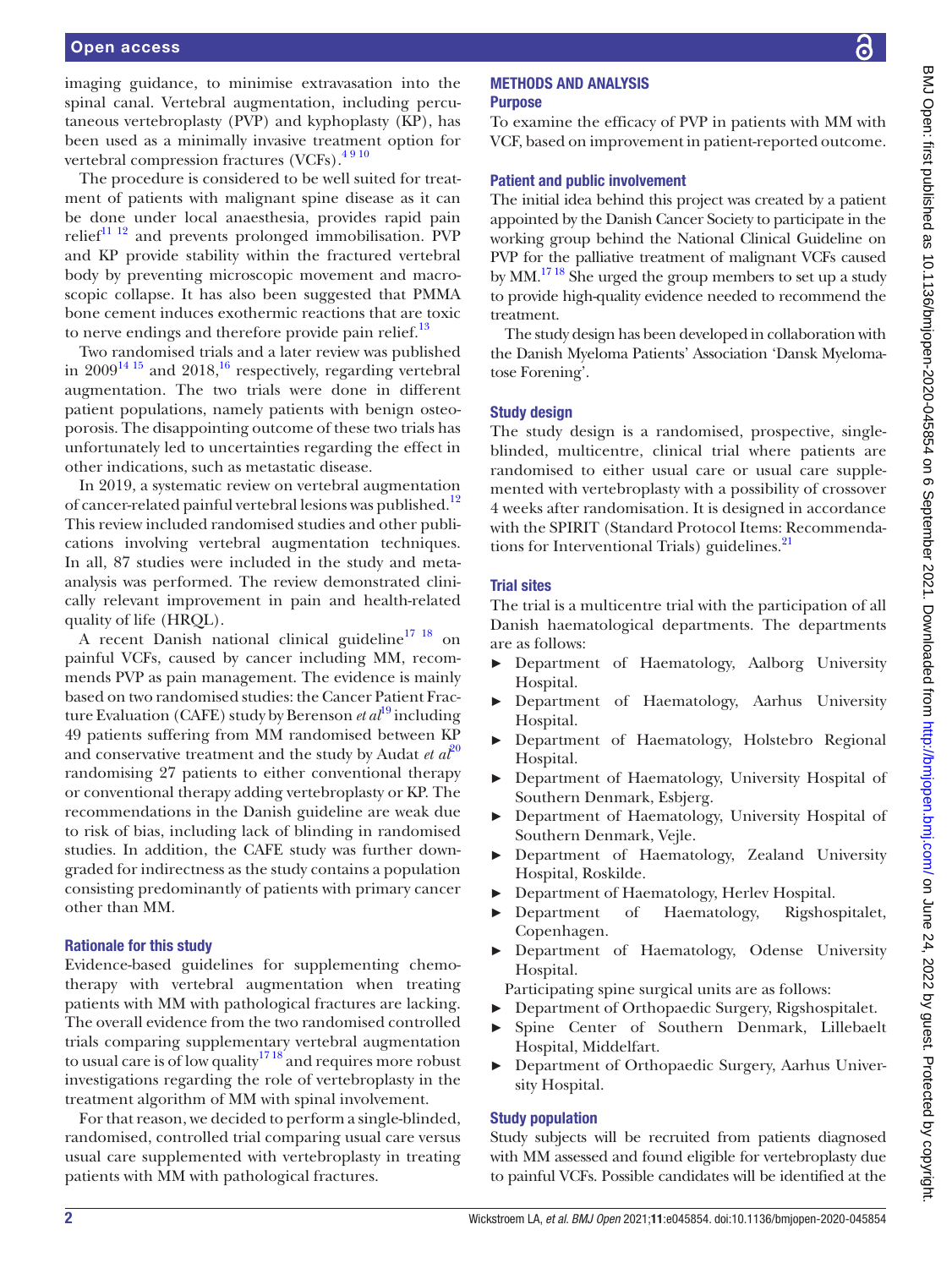departments of haematology where the patients are treated for their disease.

## Inclusion criteria

- ► Patients diagnosed with symptomatic MM and spinal compression fractures.
- ► Fractures verified on MRI- or CT-scan (OF-type 1–4) between and including Th6 and L5.
- ► Fracture involves four vertebral body levels or less.
- ► PVP can be done in one session.
- ► Possible indication for vertebroplasty.
- ► Back pain score measured on a visual analogue scale  $(VAS) \geq 5$ .
- $\blacktriangleright$  Age  $\geq$ 18 years.
- ► Able to understand and read Danish.
- Written informed consent.
- ► Relevant pain started ≤3 months prior to inclusion.

## Exclusion criteria

- ► Contraindications for spine surgery:
	- Platelets<30 mia/L.
	- OF-type 5 and Pincer-type.
- ► Bedridden.
- ► Presence of neurological deficit.
- ► Psychological or psychiatric disorder that is expected to interfere with compliance.

## Randomisation

Prior to randomisation, the patients will be divided into two groups, stratifying between patients with known MM with a newly diagnosed spinal fracture and relevant pain ≤3 months prior to inclusion and patients with newly diagnosed MM with relevant pain associated to a spine fracture initiating ≤3 months prior to the diagnosis.

Furthermore, to ensure balanced control and intervention groups, the included patients at randomisation will be stratified according to (1) planned PVP of 1 vs 2–4 levels and (2) former vertebral fractures that are not planned treated with PVP.

The patients in each subgroup will be randomised to one of two parallel treatment arms allocated in a 1:1 ratio. Sealed numbered envelopes containing electronically randomised group allocations will be prepared prior to trial commencement. Following informed consent, a sealed prerandomised envelope will be allocated by the study nurse and the patient label affixed to the envelope.

## Control treatment

The patients will receive the treating departments' stan-dard care, following the Danish National Guidelines.<sup>[22](#page-4-16)</sup>

## Investigational treatment

The investigational treatment arm will be the group receiving supplementary vertebroplasty of the VCFs.

## **Outcomes**

Primary outcome

► Back-specific Functional Status using Oswestry Disability Index (ODI) at time of randomisation and 4weeks postrandomisation. The ODI assesses

pain-related physical functioning in spinal disorders.<sup>[23](#page-4-17)</sup> The ODI contains 10 questions about how back pain affects the ability to manage everyday life. These are summarised in a score ranging from 0 to 100. Higher scores reflect worse pain and disability.

## Secondary outcomes

- Self-reported average pain intensity (VAS) during the preceding 24 hours at enrolment, and weekly in 12 weeks after enrolment. The rating scale from 0 to 10, with higher scores indicating more severe pain.
- ► HRQL on the EuroQol 5-dimension 3-level  $(EQ-5D-3L).<sup>24</sup>$  EQ-5D-3L is a widely used generic measure of HRQL. It evaluates five dimensions: mobility, self-care, usual activities, pain/discomfort and anxiety/depression, each with three levels of severity. The resulting health is converted into a single summary index with a total score ranging from –0.6 to 1, where 1 corresponds to perfect health.
- ► HRQL according to the EORTC (European Organisation or Research and Treatment of Cancer) quality of life questionairres EORTC QLQ C30 and EORTC MY20.
- Long-term stability of the treated vertebral bone (eg, fracture, including refracture, vertebral body height or malalignment) as measures by long-standing radiographs.
- ► Questionnaire about general health services, including questions about for example, sick leave and home care.

## Data collection

After informed consent is obtained from the patient, the haematologist will fill out screening forms regarding disease stage, lines of treatment, current disease status, bisphosphonate status and pain relief treatment. The patient will complete surveys including the ODI, VAS pain score and QoL. Time points for data collection are presented in [table](#page-3-0) 1.

## Sample size

The sample size calculations for this study is a challenge, as there are very few published papers reporting outcomes following vertebroplasty on vertebral fractures due to MM. The sample size calculations are thus based on results from treating osteoporotic vertebral fractures with vertebroplasty. To obtain a minimal clinically relevant improvement of at least 15 points on the ODI, we need to enrol 44 patients in each group. To account for approximately 10% dropout, we aim to enrol 100 patients.

 $N = (Z(crit) + Z(pwr))x s<sup>2</sup> * 2/MIREDIF<sup>2</sup>)$ 

with a mean minimum difference between groups of 15, SD=25, two-tailed p=0.05, assuming a normal distribution with Z (crit)=1.96, Z (pwr)=0.80.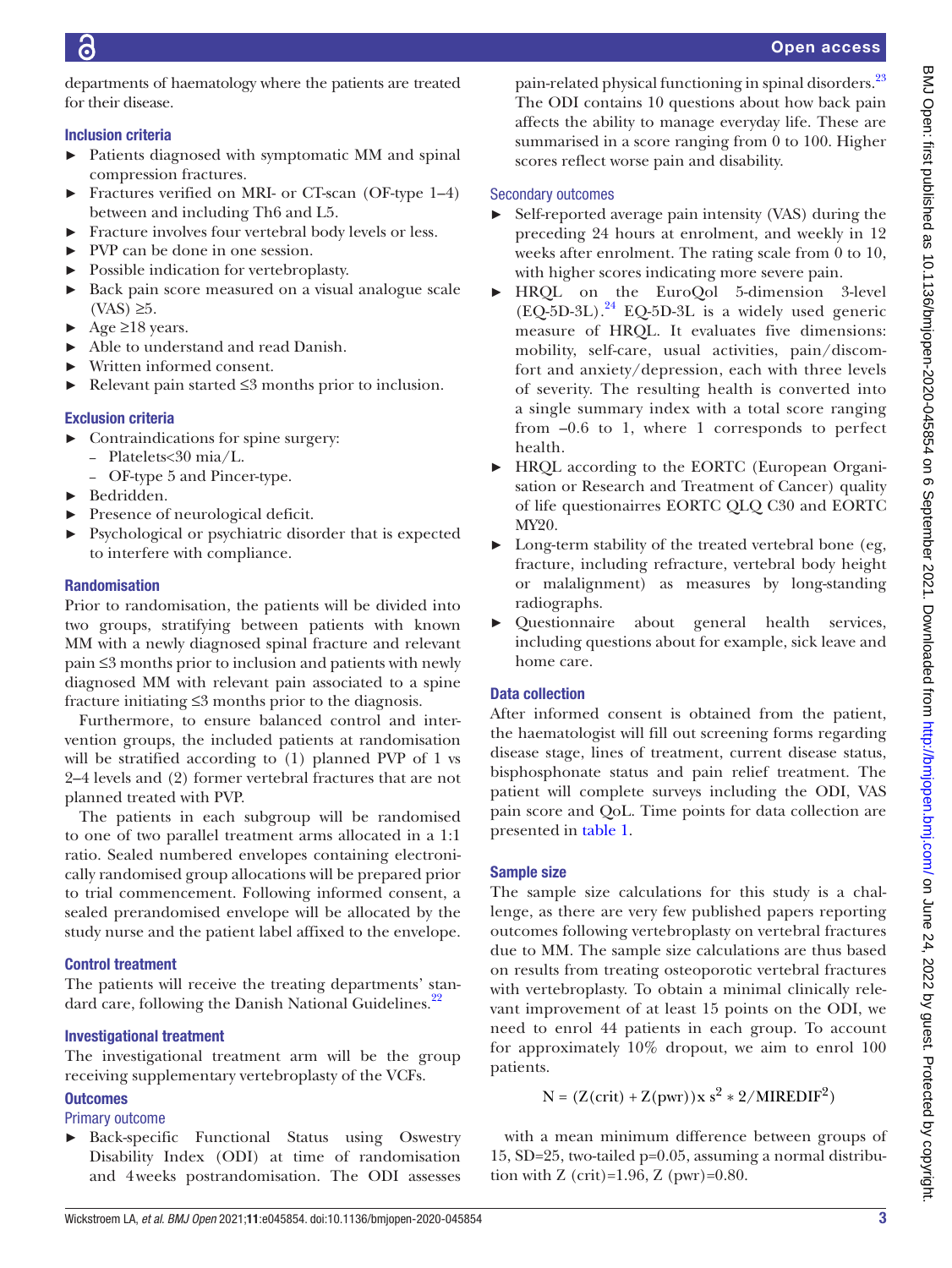| Table 1 Data collection-timeline                                                        |          |                       |   |       |       |   |   |                   |          |       |          |          |           |          |       |
|-----------------------------------------------------------------------------------------|----------|-----------------------|---|-------|-------|---|---|-------------------|----------|-------|----------|----------|-----------|----------|-------|
|                                                                                         |          |                       | ິ | ო     |       | 5 | ဖ |                   | œ        |       | <u>ុ</u> |          | <u>ุค</u> | 8        | 52    |
| <b>Clinical tools</b>                                                                   | At incl. | week post-incl. weeks |   | weeks | weeks |   |   | weeks weeks weeks | weeks    | weeks | weeks    | weeks    | weeks     | weeks    | weeks |
| ā                                                                                       | ×        |                       |   |       | ×     |   |   |                   | $\times$ |       |          |          |           | ×        | ×     |
| VAS leg and back                                                                        |          | ×                     | × | ×     | ×     | × | × | ×                 | ×        | ×     | $\times$ | $\times$ | ×         | ×        | ×     |
| EQ-5D                                                                                   |          |                       |   |       | ×     |   |   |                   | ×        |       |          |          |           | $\times$ | ×     |
| EORTC QLQ-C30                                                                           |          |                       |   |       |       |   |   |                   |          |       |          |          | ×         |          | ×     |
| EORTC QLQ-MY20                                                                          |          |                       |   |       |       |   |   |                   |          |       |          |          | ×         |          | ×     |
| X-ray                                                                                   |          |                       |   |       |       |   |   |                   |          |       |          |          | ×         |          | ×     |
| MRI                                                                                     |          |                       |   |       |       |   |   |                   |          |       |          |          |           |          |       |
| Biopsy                                                                                  | ×        |                       |   |       |       |   |   |                   |          |       |          |          |           |          |       |
| EQ-5D, EuroQol 5-dimension; ODI, Oswestry Disability Index; VAS, visual analogue scale. |          |                       |   |       |       |   |   |                   |          |       |          |          |           |          |       |

## Analyses

## Baseline characteristics

The baseline characteristics of patients and operative details including complications will be recorded.

#### Statistical analysis

Data will be analysed according to their type using STATA, that is, categorical data will be presented by means of frequencies and related percentages; continuous data will be displayed by means of descriptive statistics (mean, SD, number of observations, minimum, median, maximum).

The primary outcome measure will be improvement in ODI scores at 4 weeks after initiation of treatment. Repeated measures ANCOVA (Analysis of Covariance) with baseline ODI, VAS pain, EQ-5D-3L and number of levels involved will be performed.

#### Ethics and dissemination

The study will be performed according to the Declaration of Helsinki and the Danish Code of Conduct for Research Integrity.[25](#page-4-19) The study has been evaluated by the Regional Committees on Health Research for Southern Denmark (S-20200075) and has been notified to and approved by the Region of Southern Denmark and listed in the internal record, journal no. 20/22355, and permission to extract data from hospital records will be obtained from the patients. Consent to use patient-reported information from the DaneSpine database is obtained electronically prior to patients completing the questionnaires. Patients who do not consent will not be included.

Findings will be disseminated in peer-reviewed publications and presented at national and international conferences following guidance from the SPIRIT guidelines.

### **DISCUSSION**

This article presents a protocol for a single-blinded randomised controlled trial comparing usual care versus usual care supplemented with vertebroplasty in treating patients with MM with painful vertebral fractures. Further prospectively registered data on health, social variables and patient-reported outcomes are collected.

As the median survival is significantly better for patients with MM than for patients with spinal metastases associated with solid cancers, it justifies and necessitates increased focus on optimal fracture treatment in patients with MM specifically. An increasing number of patients with MM experience more than 5 years, even more than 10 years survival, which highlights the importance of ensuring good physical function and quality of life for the patients.

The outcome of the proposed project will impact future national and international guidelines on the treatment regimen for patients with MM and vertebral fractures.

The main strength of this study is the randomised treatment assignments, reducing the risk of selection bias.

<span id="page-3-0"></span>Contributors LAW: PhD student, investigator; LC: cosupervisor; TL: consultant, mediation of contact to the Danish Myeloma Patients' Association 'Dansk